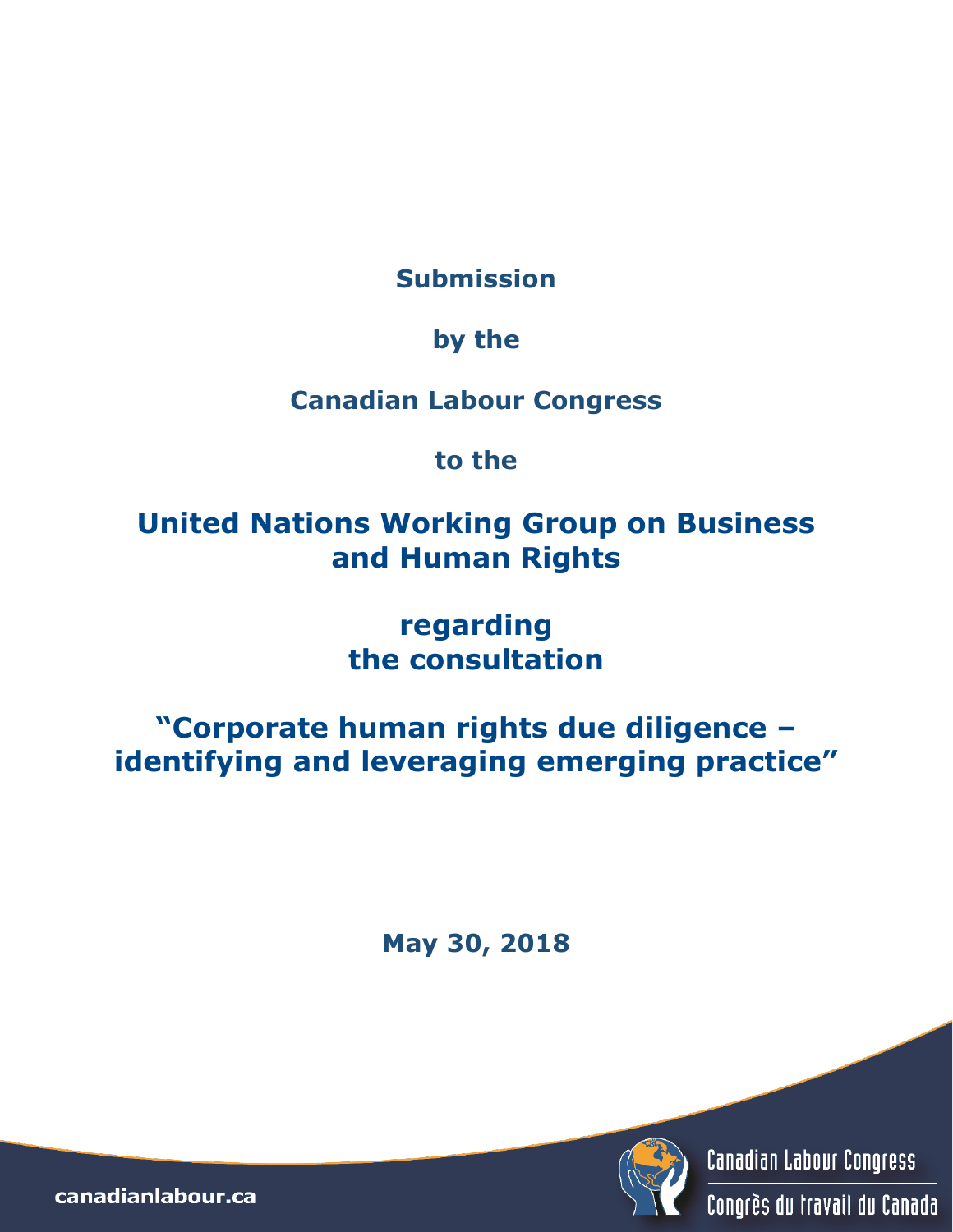### **Submission by the Canadian Labour Congress to the United Nations Working Group on Business and Human Rights regarding the consultation "Corporate human rights due diligence – identifying and leveraging emerging practice"**

### **May 30, 2018**

As Canada's largest labour organization, the Canadian Labour Congress (CLC) not only represents 3 million Canadian workers, but is also committed to social justice for workers and communities around the world. The CLC believes that governments and industry must do more to fulfill their human and labour rights obligations and ensure that companies respect these rights throughout their operations, regardless of national borders or the complexity of value chains. In this spirit and with the aim of supporting national and international efforts to increase and enhance human rights due diligence (HRDD) and, in turn, the realization of decent work for all, the CLC respectfully submits this input to the UN Working Group on Business and Human Rights' (UNWG) consultation on corporate human rights due diligence.

#### **Challenges and remaining gaps**

In the spring of 2017, the UNWG conducted an official country mission to Canada during which they met with government, business, communities, CSOs and trade unions. The UNWG's *End of Mission Statement* noted that cases of alleged human rights abuse by Canadian companies abroad "continue to be a cause for serious concern"<sup>1</sup> and that the Canadian government and Canadian companies should be playing a greater role in promoting and protecting human and labour rights overseas. The statement noted:

"We believe that there is greater room for both federal and provincial governments, industry associations and companies, to consider their activities both domestically and overseas through a human rights lens, using the UN Guiding Principles as a baseline to assess corporate respect for human rights."<sup>2</sup>

<sup>1</sup> United Nations Working Group on Business and Human Rights. (June 1, 2017) Statement at the end of visit to Canada by the United Nations Working Group on Business and Human Rights. Retrieved May 2018 from:<http://www.ohchr.org/EN/NewsEvents/Pages/DisplayNews.aspx?NewsID=21680&LangID=E> <sup>2</sup> Ibid.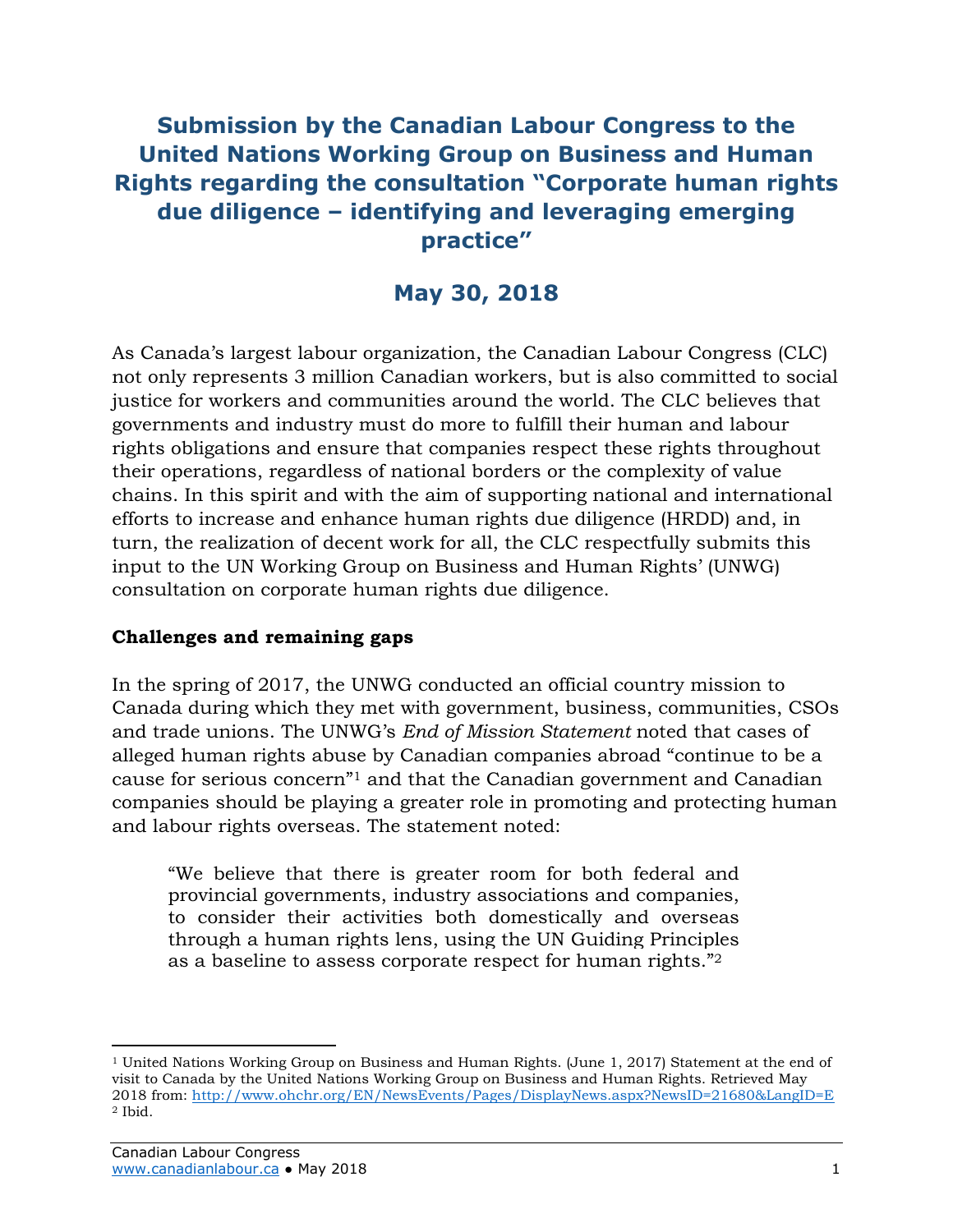The statement further encouraged "the federal government to examine how it might use regulatory measures focused on mandatory due diligence and non-financial disclosure as means of promoting respect for human rights."<sup>3</sup>

The CLC fully supports the UNWG's assessment and recommendations. Worldwide, national participation in global supply chains (GSCs) has risen at an unprecedented rate in the past decade, growing on average 4.5 percent annually between 2005 and 2010. This growth coincides with a rising number of GSC-related jobs, which have increased by 157 million, or 53 percent, since 1995. By 2013, there were 453 million GSC-related jobs globally.

Although this rapid growth may present opportunities for workers and their communities, it has also had severe and negative implications as increased global competition has placed downward pressures on wages, working conditions and respect for the fundamental rights of workers, among environmental and human rights' abuses. Recent polling<sup>4</sup> has shown that Canadians are increasingly concerned about the working conditions and business practices of the companies supplying the products that they use and consume on a regular basis, whether it be clothing, food, electronics, or any other product.

In some cases, complex supply chains may keep the violation of human and labour rights hidden from companies higher on the value chain, which points to the need for stronger company HRDD throughout their GSCs. In other cases, parent companies may have chosen to operate in countries where they can take advantage of weak labour laws or corrupt legal systems, allowing for widespread human and labour rights abuses, injured and killed workers, environmental destruction, and corruption. This points to the need for HRDD legislation to establish corporate liability for adverse impacts, adequate sanctions, and remedy.

In Canada, there are currently a number of high profile cases where it is argued that the companies involved should have been aware that human rights abuses were taking place within their operations. One of these cases involves a Canadian company, Nevsun Resources, which owns and operates 60 percent of the Bisha gold, copper and zinc mine in northwest Eritrea. Dozens of Eritreans have now joined a historic civil action in Canada, alleging they experienced forced labour, horrendous working conditions and a climate of fear and intimidation.

<sup>3</sup> United Nations Working Group on Business and Human Rights. (June 1, 2017) Statement at the end of visit to Canada by the United Nations Working Group on Business and Human Rights. Retrieved May 2018 from:<http://www.ohchr.org/EN/NewsEvents/Pages/DisplayNews.aspx?NewsID=21680&LangID=E> <sup>4</sup> World Vision Canada (2017) Canada's Child and Forced Labour Problem. Retrieved October 2017 from the No Child For Sale website: [https://nochildforsale.ca/wp](https://nochildforsale.ca/wp-content/uploads/2017/06/Canadas_child_andforced_labour_problem_lr.pdf)[content/uploads/2017/06/Canadas\\_child\\_andforced\\_labour\\_problem\\_lr.pdf](https://nochildforsale.ca/wp-content/uploads/2017/06/Canadas_child_andforced_labour_problem_lr.pdf)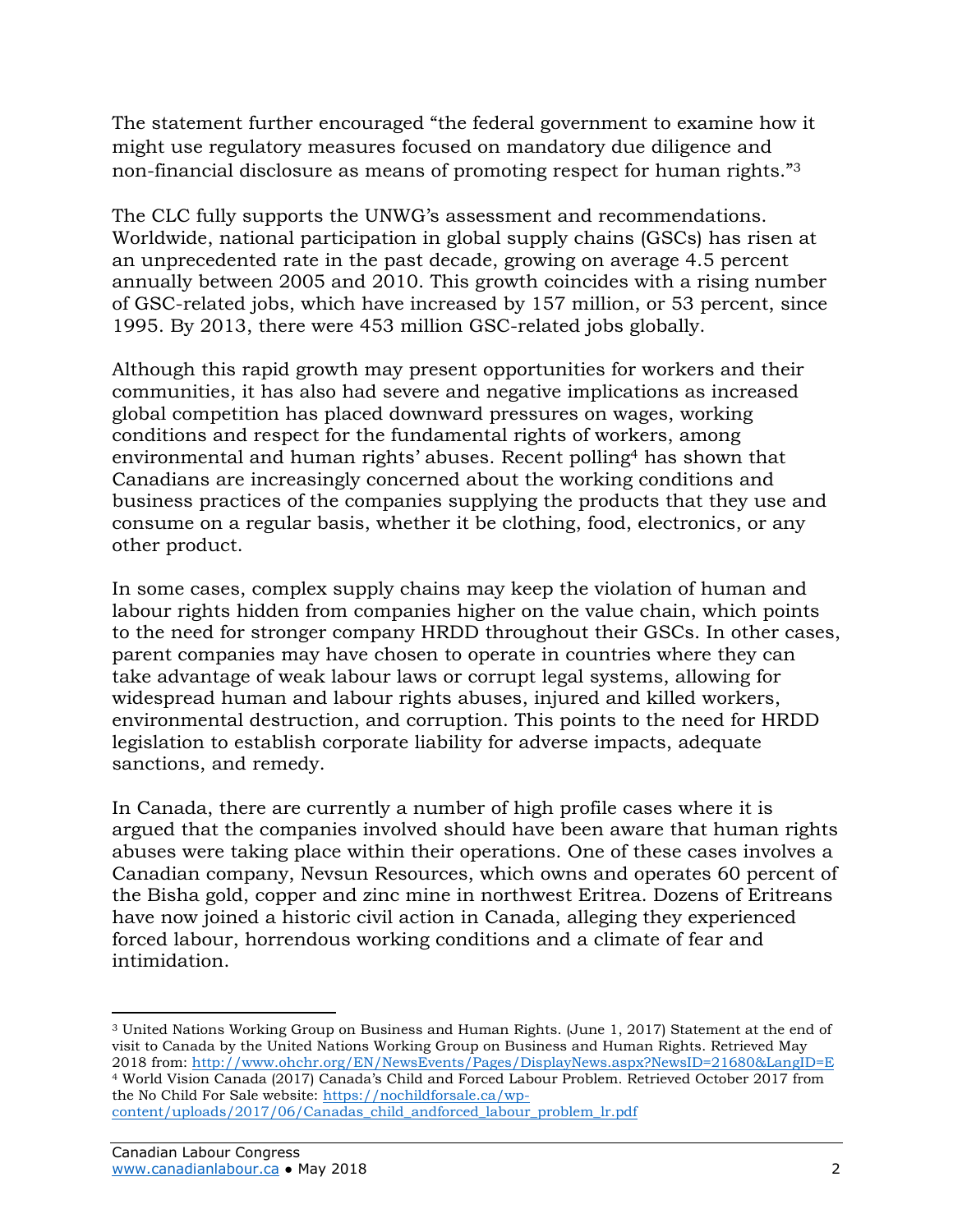This case is unique not because of the allegation of forced labour, but because of the fact that it was brought to light and made its way to Canadian courts.

Most cases of forced labour, or other labour or human rights violations, either remain hidden or, if exposed, are not brought to court due to a range of legal, logistical, and financial barriers.<sup>5</sup> As noted in the preceding paragraph, this points to the important role for governments regarding human rights due diligence since it is government action that will ultimately determine the extent to which companies conduct human rights due diligence. Governments, including the Government of Canada, must create binding legislative measures that not only mandate corporate human rights' due diligence, but that also establish corporate liability for adverse impacts, adequate sanctions and remedy.

Although some governments have established some form of national legislation, or are in the process of doing so, challenges remain. For example, there remains of lack of clarity surrounding international obligations and the narrow scope of some government actions reflect this ambiguity. For example, national legislation should reflect the fact that companies cannot "pick and choose" which human rights abuses to address. Although there is a recognition that companies may have to prioritize on the basis of severity and likelihood, they must conduct human rights due diligence on all internationally recognized human rights norms.

#### **Recommendations related to specific questions in "Background Note"**

The "Background Note" prepared by the UNWG for the consultation process to inform its 2018 report to the UN General Assembly<sup>6</sup> poses several specific questions. This brief has provided input to the following questions:

#### *Would a deeper focus on certain of these elements or sub-elements [four main components of human rights due diligence] be useful?*

The CLC supports the UNWG's tentative plan to "address all the four main components of human rights due diligence"<sup>7</sup> since all such elements and sub-

 $\overline{a}$ <sup>5</sup> Above Ground. (July 2015) FAQs: Access to Justice. Retrieved October 2017 from: [http://www.aboveground.ngo/wp-content/uploads/2015/08/FAQs\\_A2J\\_July2015\\_LO.pdf](http://www.aboveground.ngo/wp-content/uploads/2015/08/FAQs_A2J_July2015_LO.pdf) <sup>6</sup> UN Working Group on Business and Human Rights (April 11, 2018) BACKGROUND NOTE "Corporate human rights due diligence – identifying and leveraging emerging practice" Retrieved May 2018 from the UN Human Rights Office of the High Commissioner website: <http://www.ohchr.org/EN/Issues/Business/Pages/CorporateHRDueDiligence.aspx> <sup>7</sup> The UNWG describes the four main components as the process to:

Identify and assess any actual or potential adverse human rights impacts with which a company may be involved either through its own activities or as a result of its business relationships.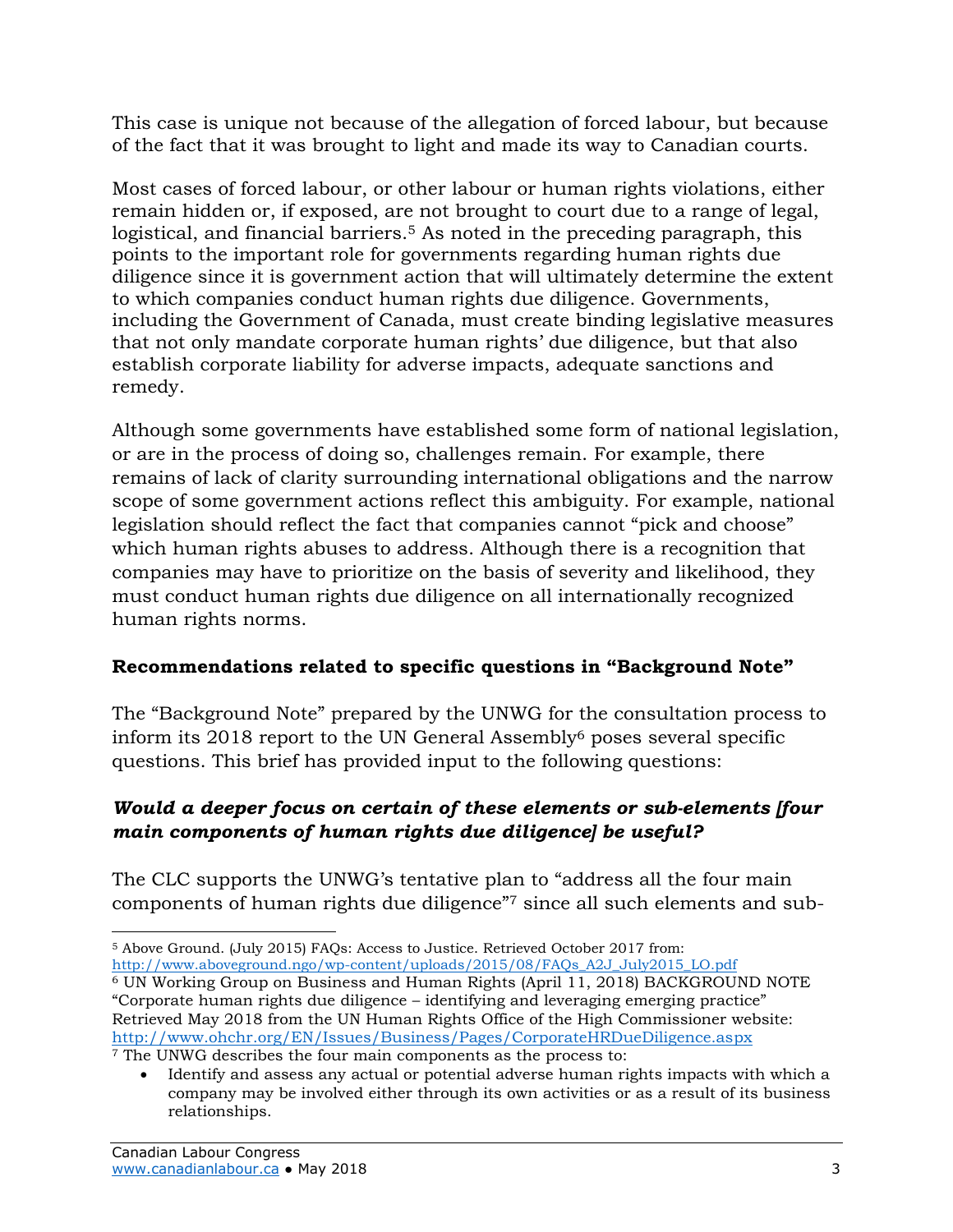elements are integral to effective and sustainable human rights due diligence. With this in mind, the CLC nevertheless believes that a deeper focus on the following four points would be useful: 1) the scope of human rights due diligence; 2) stakeholder engagement; 3) the role of government regarding tracking, monitoring, and follow-up; 4) whistleblower protections; and 5) remedy.

The scope of human rights due diligence: The first main component of human rights due diligence - *identify and assess any actual or potential adverse human rights impacts with which a company may be involved either through its own activities or as a result of its business relationships* – is essential. Yet, there remains a lack of clarity surrounding the scope of this component, particularly in relation to which enterprises should be conducting human rights due diligence and to which human rights they should refer.

Regarding which enterprises should conduct due diligence, it must be made clear that, as stated in UNGP 14, "the responsibility of business enterprises to respect human rights applies to all enterprises regardless of their size, sector, operational context, ownership and structure."

Although "the scale and complexity of the means through which enterprises meet that responsibility may vary according to these factors," no enterprise is free of responsibilities outlined in the UNGPs. In the past, factors listed in UNGP 14 (size, sector, operational context, ownership and structure) have been used by enterprises as an excuse to avoid accountability. Furthermore, there has been misunderstanding surrounding the terms '*cause*,' '*contribute to*,' and '*directly linked to*.' Enterprises are only required to provide remedy when they have '*caused'* or '*contributed to'* harm, but not when they are '*directly linked*' to harm. Given the different requirements of enterprises based on whether they 'cause', 'contribute' to, or are 'directly linked' to harm, it is essential that clear distinctions are made between these terms.

The CLC believes a deeper focus on encouraging every enterprise to conduct HRDD, with support and information on how to adapt processes to the uniqueness of each enterprise, would be useful.

Integrate findings and take appropriate actions following on from impact assessments in order to prevent and mitigate adverse human rights impacts.

Track the effectiveness of how actual or potential adverse human rights impacts are being addressed.

Communicate externally on how the company addresses human rights impacts, particularly when concerns are raised by or on behalf of affected stakeholders.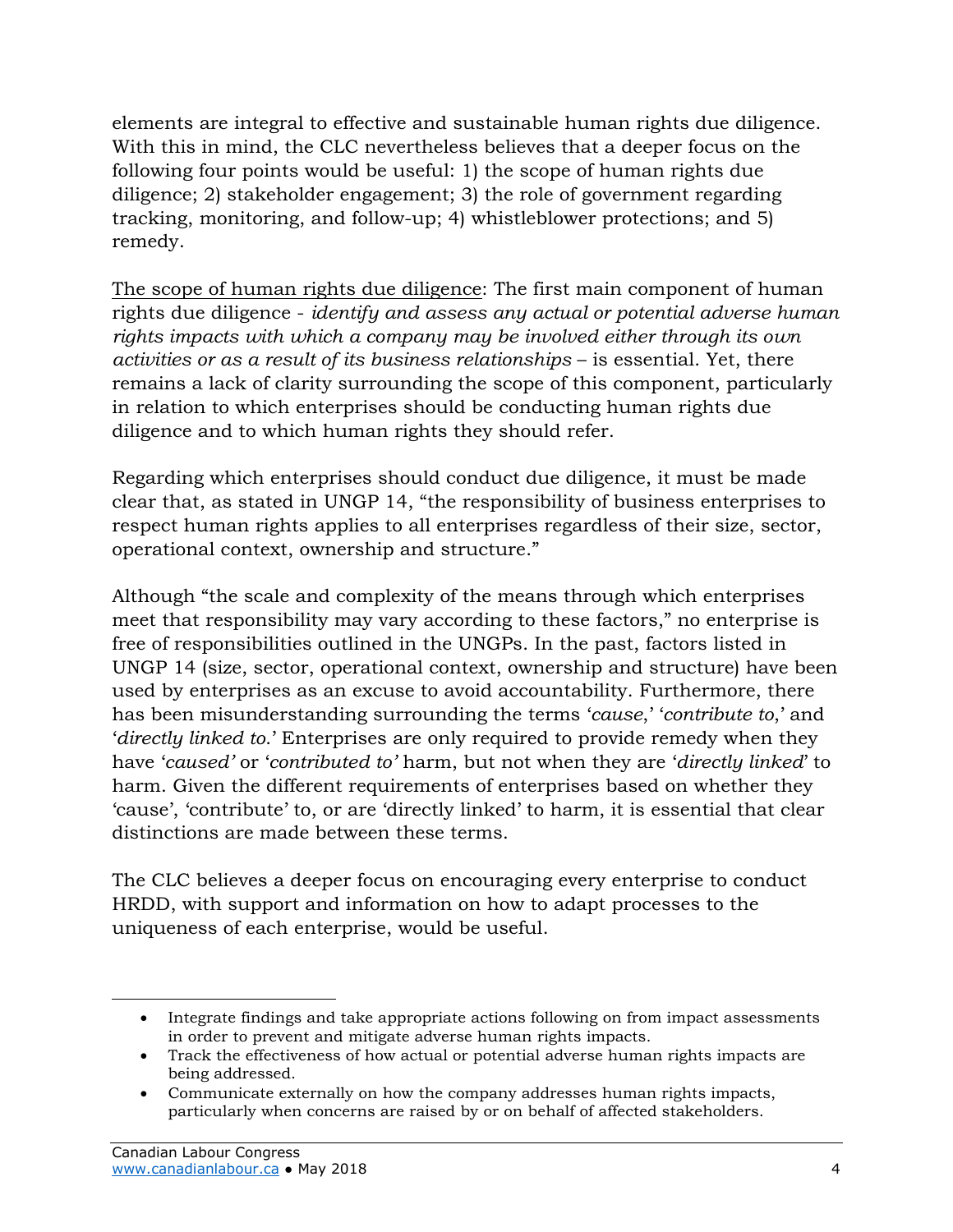Regarding which human rights should be addressed in HRDD, clarity must be provided. As stated in UNGP 12,

"the responsibility of business enterprises to respect human rights refers to internationally recognized human rights – understood, at a minimum, as those expressed in the International Bill of Human Rights and the principles concerning fundamental rights set out in the International Labour Organization's Declaration of Fundamental Principles and Rights at Work."

Although recent international attention given to child labour and modern day slavery has led to some positive steps towards the elimination of such egregious violations of human rights, this increased attention has arguably come at the expense of other human and labour rights.

Every individual is entitled to enjoy human rights without discrimination and these rights are all interrelated, interdependent and indivisible. With this in mind, the CLC recommends a deeper focus on the impact of prioritizing certain rights over others, whether it be in enterprise-level due diligence or national level legislation.

Stakeholder engagement: Each of the four main components of human rights due diligence would benefit from meaningful consultation and engagement with affected groups and relevant stakeholders, including trade unions and civil society organizations (CSOs). A deeper focus on how to conduct and enhance such engagement at each stage of HRDD would be useful.

The role of government in tracking, monitoring and follow-up: As stated above, the extent to which companies conduct HRDD will ultimately be determined by government action. As such, not only should governments legislate mandatory due diligence, but they must also play an active role in tracking, monitoring and follow-up. In Canada, there is a lack of transparency as to whether the government is currently tracking which companies conduct due diligence. Although some departments, such as Natural Resources Canada<sup>8</sup>, have made public their efforts to track which companies under their purview conduct due diligence, these efforts are extremely scarce in detail and there is uncertainty whether other departments have done similar tracking. There is no indication as to whether departments have conducted further monitoring or follow-up.

 $\overline{a}$ <sup>8</sup> Natural Resources Canada (April 11, 2017) CSR Abroad – Due Diligence and Risk Assessment. "Responses by Company." Retrieved May 2018 from the NRCan website: [http://www.nrcan.gc.ca/mining](http://www.nrcan.gc.ca/mining-materials/mining/corporate-social-responsibility/17227)[materials/mining/corporate-social-responsibility/17227](http://www.nrcan.gc.ca/mining-materials/mining/corporate-social-responsibility/17227)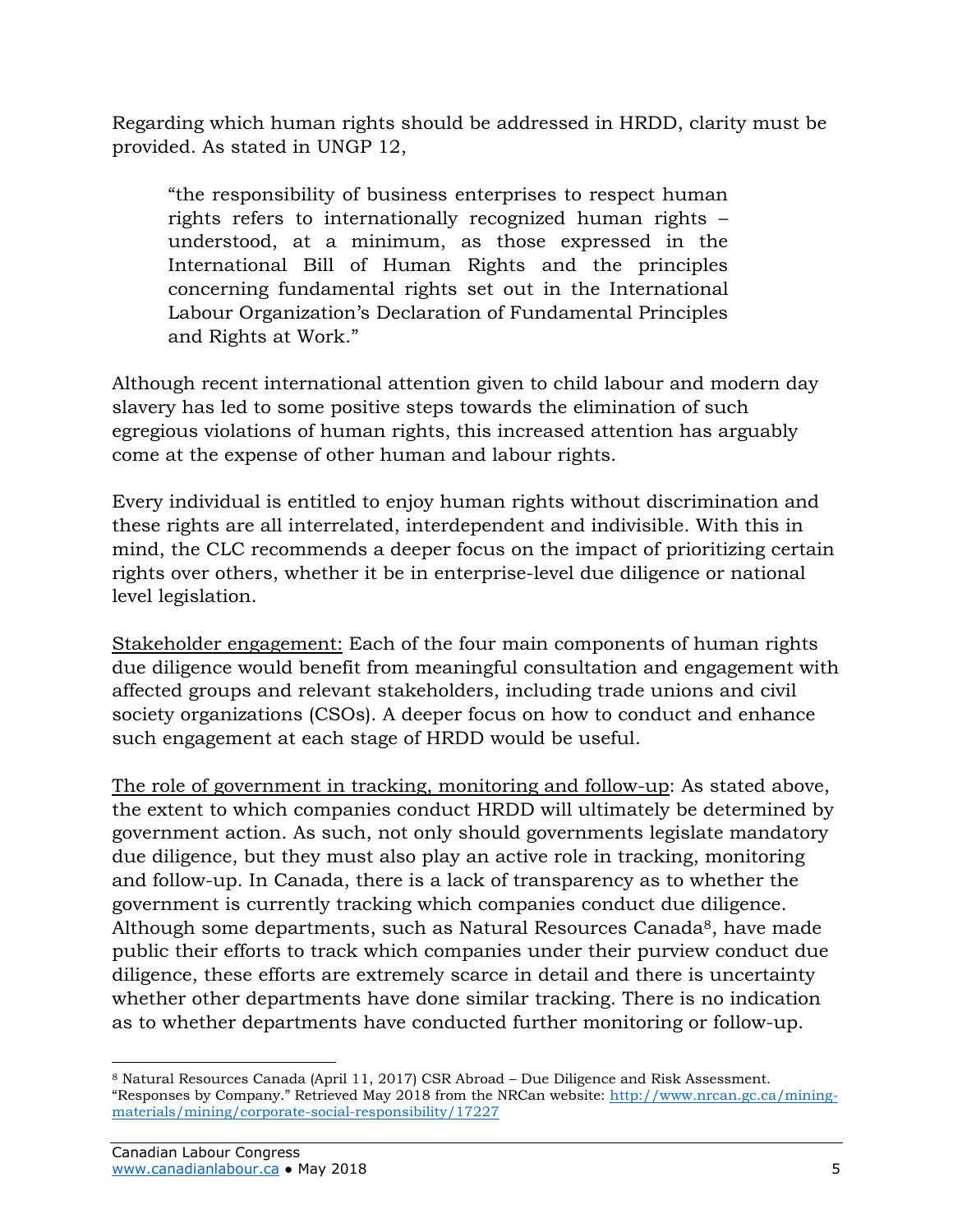Whistleblower protections: As stated by the former UN High Commissioner for Human Rights, Navi Pillay, in July 2013, "Snowden's case has shown the need to protect persons disclosing information on matters that have implications for human rights, as well as the importance of ensuring respect for the right to privacy."<sup>9</sup> Shortly following this statement the UN Independent Expert on the Promotion of a Democratic and Equitable International Order, Alfred-Maurice de Zayas, stated that, "specific protection must be granted to human rights defenders and whistleblowers."<sup>10</sup>

Although the UNGPs do not specifically mention whistleblower protection, international law, including internationally recognized human rights to which the UNGPs refer, clearly provides provisions protecting whistleblowers. A common basic protection for all whistleblowers is provided in the International Covenant on Civil and Political Rights (ICCPR). ILO Conventions that confer protection to whistleblowers include no. 158 on Termination of Employment, no. 111 on Discrimination (Employment and Occupation), no. 87 on Freedom of Association and Protection of the Right to Organise, no. 98 on the Right to Organize and Collective Bargaining, no. 29 on Forced Labour and no. 105 on Abolition of Forced Labour.<sup>11</sup> Through these conventions, it is clear that freedom of expression and other rights formulating some level of protection for whistleblowers are within the scope of the UNGPs.

Not only is whistleblowing, in itself, a human right to be protected, but it is also an essential tool to ensure that other rights are strictly respected. As argued by Poitevin, whistleblower protection strengthens the protection of affected stakeholders by enhancing consultation, oversight and reporting, as well as strengthening the remedies mechanisms framework.<sup>12</sup>

 $\overline{a}$ <sup>9</sup> UN News (July 12, 2013) UN rights chief urges protection for individuals revealing human rights violations. Retrieved May 2018 from the UN News website:

[https://news.un.org/en/story/2013/07/444512-un-rights-chief-urges-protection-individuals](https://news.un.org/en/story/2013/07/444512-un-rights-chief-urges-protection-individuals-revealing-human-rights-violations)[revealing-human-rights-violations](https://news.un.org/en/story/2013/07/444512-un-rights-chief-urges-protection-individuals-revealing-human-rights-violations)

<sup>10</sup> De Zayas, Alfred (September 11, 2013) UN expert calls for concrete protection to support civil society voices, including 'whistleblowers.' Retrieved May 2018 from the Alfred de Zayas' Human Rights Corner website: [https://dezayasalfred.wordpress.com/2013/09/11/un-expert-calls-for](https://dezayasalfred.wordpress.com/2013/09/11/un-expert-calls-for-concrete-protection-to-support-civil-society-voices-including-whistleblowers/)[concrete-protection-to-support-civil-society-voices-including-whistleblowers/](https://dezayasalfred.wordpress.com/2013/09/11/un-expert-calls-for-concrete-protection-to-support-civil-society-voices-including-whistleblowers/)

<sup>11</sup> Poitevin, Arnaud (February 7, 2014) Whistleblowers and the mainstreaming of protection with the United National Guiding Principles on Business and Human Rights. Retrieved May 2018 from the Business and Human Rights Resource Centre website: [https://www.business](https://www.business-humanrights.org/en/pdf-whistleblowers-and-the-mainstreaming-of-a-protection-within-the-united-nations-guiding-principles-on-business-and-human-rights)[humanrights.org/en/pdf-whistleblowers-and-the-mainstreaming-of-a-protection-within-the](https://www.business-humanrights.org/en/pdf-whistleblowers-and-the-mainstreaming-of-a-protection-within-the-united-nations-guiding-principles-on-business-and-human-rights)[united-nations-guiding-principles-on-business-and-human-rights](https://www.business-humanrights.org/en/pdf-whistleblowers-and-the-mainstreaming-of-a-protection-within-the-united-nations-guiding-principles-on-business-and-human-rights)

<sup>12</sup> Poitevin, Arnaud (February 7, 2014) Whistleblowers and the mainstreaming of protection with the United National Guiding Principles on Business and Human Rights. Retrieved May 2018 from the Business and Human Rights Resource Centre website: [https://www.business](https://www.business-humanrights.org/en/pdf-whistleblowers-and-the-mainstreaming-of-a-protection-within-the-united-nations-guiding-principles-on-business-and-human-rights)[humanrights.org/en/pdf-whistleblowers-and-the-mainstreaming-of-a-protection-within-the](https://www.business-humanrights.org/en/pdf-whistleblowers-and-the-mainstreaming-of-a-protection-within-the-united-nations-guiding-principles-on-business-and-human-rights)[united-nations-guiding-principles-on-business-and-human-rights](https://www.business-humanrights.org/en/pdf-whistleblowers-and-the-mainstreaming-of-a-protection-within-the-united-nations-guiding-principles-on-business-and-human-rights)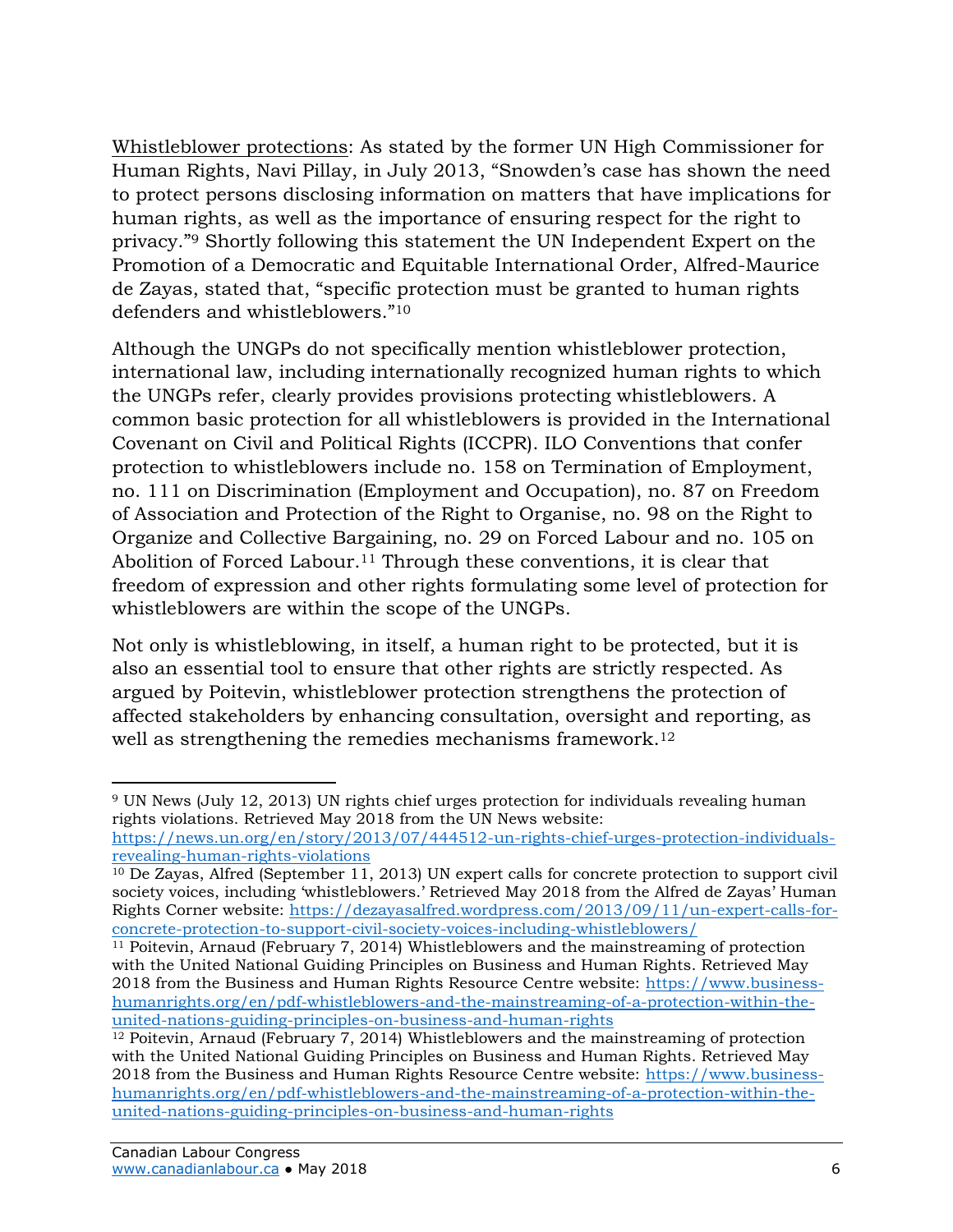The CLC encourages the UNWG to apply a deeper focus on the role of whistleblowers in the implementation of the UNGPs and explore potential opportunities to encourage companies to incorporate whistleblower protections into their HRDD processes.

Remedy: The element of HRDD that has been the most underdeveloped in Canada is access to remedy. This is not only the case for company level due diligence, but is also lacking in other non-judicial grievance mechanisms, such as the National Contact Point for the OECD Multinational Guidelines (NCP). The lack of remedy for alleged victims of human rights abuses has been noted by both Canadian CSOs and trade unions, as well as by international bodies, including the UNWG on business and human rights.

Under the heading "*Access to effective remedies,*" the UNWG's End of Mission Statement (Canada), noted that "we found evidence of the victims of human rights abuses continuing to struggle in seeking adequate and timely remedies against Canadian business." The statement further stated "steps should be taken to ensure that even individuals and communities impacted by the overseas operations of Canadian business are able to obtain effective remedy in Canada in appropriate cases."<sup>13</sup>

The creation of legislation that mandates HRDD and establishes corporate liability for adverse impacts and adequate sanctions will be essential to increasing remedy. As part of this, a deeper focus on providing clarity surrounding the terms 'cause,' 'contribute to,' and 'directly linked to,' specifically between that latter two terms, will be necessary.

#### *Would a special focus on certain human rights issues, groups, sectors or operational contexts be useful?*

As pointed to above, the CLC believes that HRDD should include all internationally recognized human rights, and should not discriminate based on group, sector or operational context. This is especially important given the interdependence and interrelatedness of human rights. Simply focusing on the most visible or egregious human rights abuses may present challenges in achieving sustainable and long lasting solutions. Similarly, the responsibility of business enterprises to respect human rights applies to all enterprises regardless of their size, sector, operational context, ownership or structure. Still, as highlighted in UNGP 14 "the scale and complexity of the means

<sup>13</sup> United Nations Working Group on Business and Human Rights. (June 1, 2017) Statement at the end of visit to Canada by the United Nations Working Group on Business and Human Rights. Retrieved May 2018 from:<http://www.ohchr.org/EN/NewsEvents/Pages/DisplayNews.aspx?NewsID=21680&LangID=E>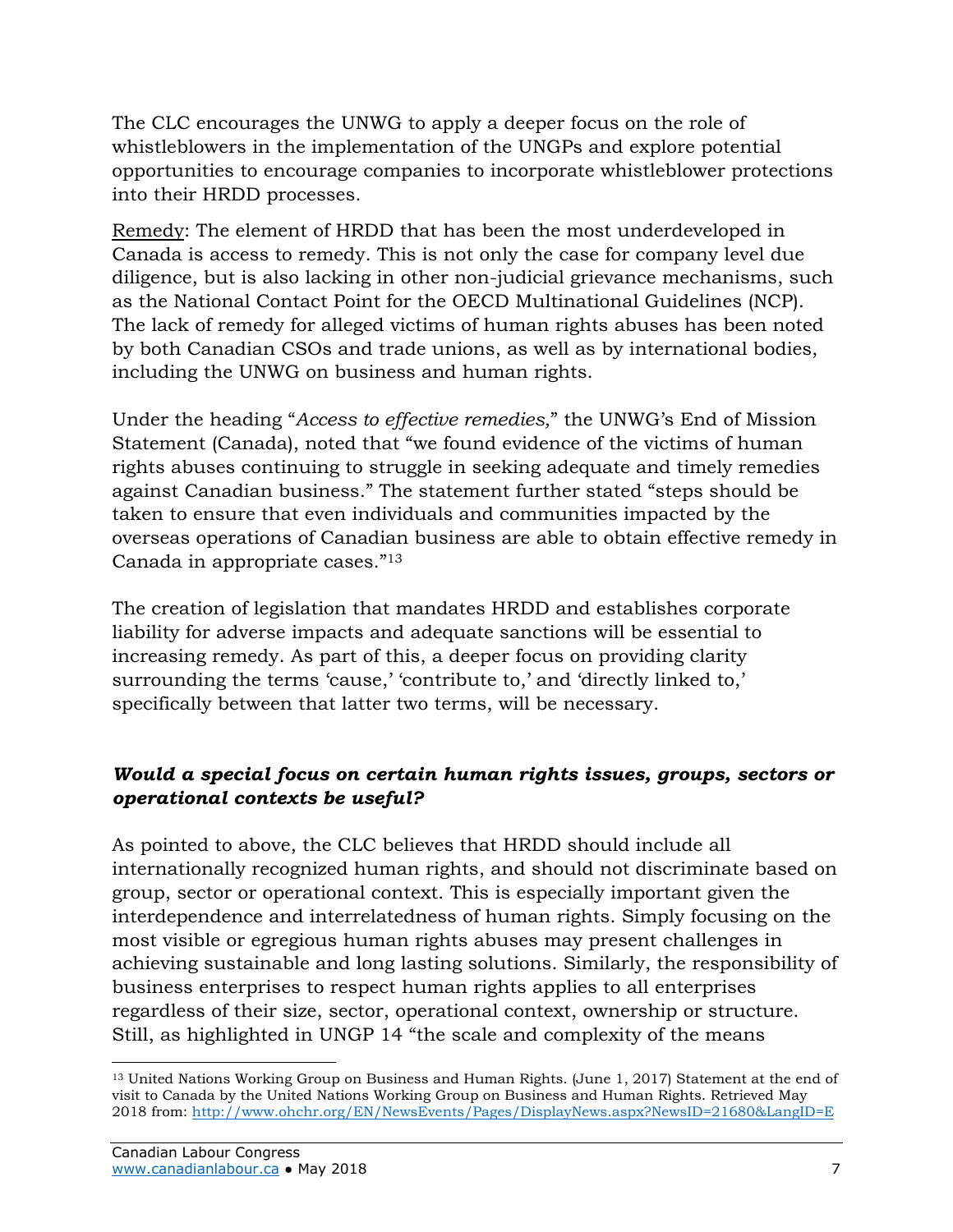through which enterprises meet that responsibility may vary according to these factors and with the severity of the enterprise's adverse human rights impacts."<sup>14</sup>

As long as the above point continues to be promoted and it is made clear that businesses cannot "pick and choose" between which rights should be included in company level HRDD, and similarly governments do not limit legislation or policies too narrowly, then the ability to focus on certain elements may prove useful.

For example, Canada has recently announced (January 2018) that it will be creating a Canadian Ombudsperson for Responsible Business Enterprise (CORE) alongside a Multi-Stakeholder Advisory Body on Responsible Business Conduct (MSAB). While recognizing the importance of addressing all human rights, as they affect all groups, across all sectors, regardless or operational context, we have also made the decision that the CORE and MSAB will begin with a focus on the extractive and garment sectors, with the intention to expand these bodies over the coming years. Approximately half of the worlds publicly listed mining and exploration firms are headquartered in Canada. These 1,344 companies are present in 101 foreign countries.<sup>15</sup> The incredible reach of this sector, combined with the high number of alleged human rights abuses in the overseas operations of these Canadian companies, has led to the CORE's initial focus on sector. Still, the CLC maintains that binding HRDD should required of all Canadian companies, regardless of sector.

#### *Is practice aligning around the HRDD concepts of the UN Guiding Principles on Business and Human Rights (UNGPs), or are we seeing divergence? If the latter, where?*

Despite growing global interest in the HRDD concepts of the UNGPs, there is divergence in practice. Looking at countries that have introduced, or are in the process of introducing, measures aimed at strengthening due diligence conducted by companies, including binding legislative measures, there is divergence in approaches taken or rights taken. For example, France's "duty of vigilance" law (2017) has the widest scope, covering human rights, health, safety and the environment, whereas Netherlands "Child Labour Due Diligence Bill" focuses solely on child labour and the UK's "Modern Slavery Act" focusses

<sup>14</sup> United National Human Rights Office of the High Commissioner (2011) Guiding Principles on Business and Human Rights. Retrieved May 2018 from the OHCHR website: [http://www.ohchr.org/Documents/Publications/GuidingPrinciplesBusinessHR\\_EN.pdf](http://www.ohchr.org/Documents/Publications/GuidingPrinciplesBusinessHR_EN.pdf)

<sup>&</sup>lt;sup>15</sup> Natural Resources Canada (February 2018) Canadian Mining Assets. The Global Presence of Canadian Mining Companies. Retrieved May 2018 from the NRCan website: [https://www.nrcan.gc.ca/mining](https://www.nrcan.gc.ca/mining-materials/publications/19323)[materials/publications/19323](https://www.nrcan.gc.ca/mining-materials/publications/19323)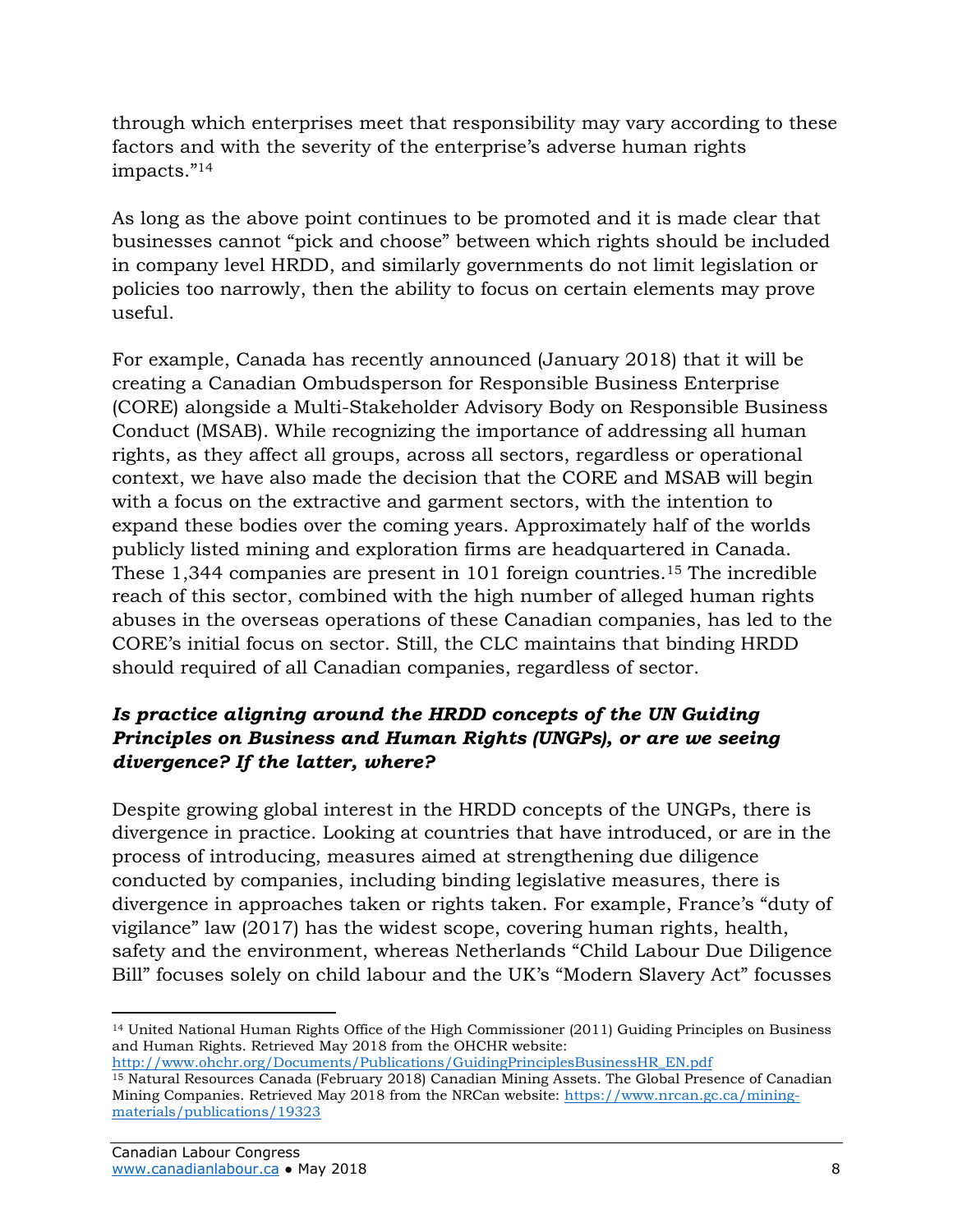solely on forced labour. Comparing legislative developments in Europe (France, Netherlands, Switzerland<sup>16</sup>, and the UK) all include disclosure reporting but not all include mandatory due diligence (UK does not). Only two countries (France and Switzerland) include corporate (civil) liability.

Based on a scan of binding legislative measures, there seems to be the most divergence in relation the scope of rights covered and the inclusion of corporate liability.

#### *Is HRDD more developed in relation to certain human rights risk?*

Yes, as noted above, HRDD is more developed in relation to forced labour and child labour. While recognizing the importance of addressing these particularly egregious practices, the CLC believes that HRDD should not be limited to these human rights risks and instead include all ILO fundamental principles, including freedom of association and the effective recognition of the right to collective bargaining and the elimination of all forms of discrimination in respect of employment and occupation.

#### *Are organizational and resource-related obstacles to implementing HRDD being overcome? How?*

Concerning new and proposed measures that encourage and promote business and human rights, Canadian businesses have often brought forward concerns in relation to their ability to maintain competitiveness. Despite costs and resources associated with such measures, including company-level due diligence, the CLC maintains that it is the lack of political leadership, for example in the form of national legislation mandating due diligence, that threatens business growth and international competitiveness. Providing consistency in expectations and obligations would level the playing field for all companies and address concerns regarding competitive disadvantage. Human rights abuses within a company's operations and value chains pose operational, reputational, financial, and legal risks. Despite these risks, a company that chooses to individually conduct HRDD raises concerns surrounding fair competition. As such, it is essential that governments deliver harmonised legislation, regulation and corporate incentives to ensure a level playing field, nationally and internationally. This would allow all companies to take steps to eradicate and prevent human and labour rights' abuses within their supply chains without being put at a competitive disadvantage.

 $\overline{a}$ <sup>16</sup> Switzerland's "Swiss Responsible Business Initiative" is still in the proposal stage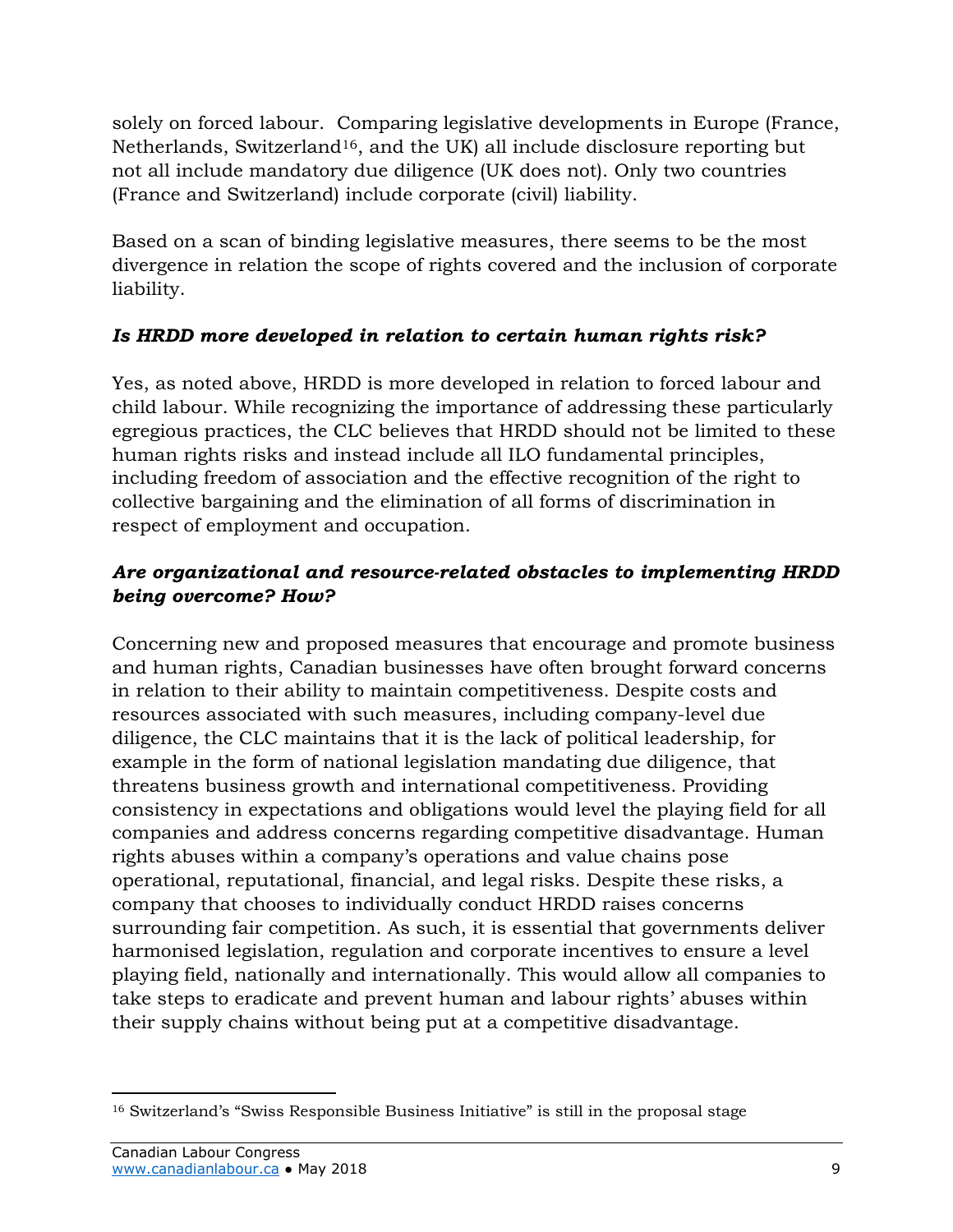#### *What should the role of government be in company HRDD?*

Despite the existence of a range of standards and associated guidelines that provide direction on corporate human rights due diligence, including the UNGPs, the OECD MNE Guidelines and the ILO's Tripartite Declaration of Principles concerning Multinational Enterprises and Social Policy (MNE Declaration), there remains a lack of company compliance and efforts in relation to business and human rights. In light of the newly adopted OECD Council Recommendation to the promote and implement the new OECD Due Diligence Guidance for Responsible Business Conduct, there is yet another excellent resource in place that explains how companies should conduct due diligence to avoid adverse impacts. Still, compliance lags and it is becoming increasingly clear that it is government action that will ultimately determine the extent to which companies conduct due diligence.

As such, the CLC encourages the UNWG to put greater emphasis and focus on the lack of voluntary compliance from industry and to examine the role of regulation and government policy in enhancing compliance. Specifically, a strong focus should be placed on the need for binding legislative measures. Such legislation should mandate company due diligence that covers all internationally recognized human rights, including health and safety and the environment. It should apply to large and small enterprises, their supply chains and business relationships. It should require companies to disclose their supply chains as well as conduct due diligence. Stakeholder engagement should be central at all stages of due diligence, obliging companies to engage with trade unions in the parent company, subsidiaries, subcontractors and supply chains. Finally, such legislation must establish corporate liability for adverse impacts, adequate sanctions (fines that are a percentage of sale revenue and not a fixed amount) and remedy.

A deeper focus is necessary in relation to the question of policy coherence. For example the UNWG should explore the extent to which binding due diligence clauses are replicated and introduced in trade and investment agreements, export credits and insurance, development finance, and public procurement law.

Governments role in company due diligence must be ongoing, with dedicated resources to monitor company compliance with binding due diligence and to follow-up with enforcement measures. This should not only include the promotion and monitoring of private sector company due diligence, but also of state-owned enterprises.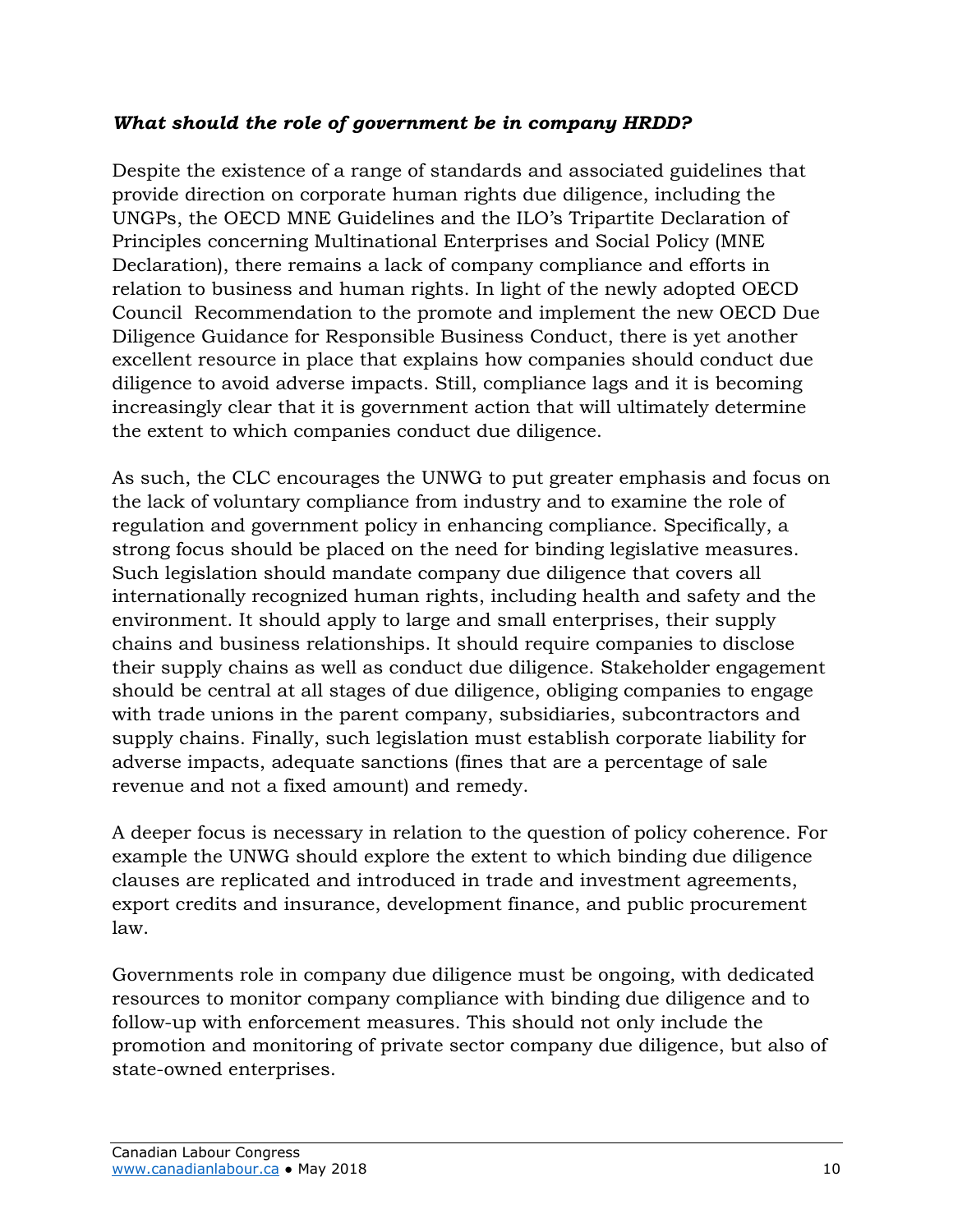#### *What concrete examples of government regulation, policy and initiatives might be useful to highlight?*

Despite concerted calls from the Canadian public, CSOs, and international bodies, the Canadian government continues to fall short and lag behind its European counterparts in implementing binding mechanisms to mandate HRDD and promote business and human rights. The CLC maintains that the Canadian government must do more to eliminate human rights violations both within Canada and within the international operations and supply chains of Canadian companies. Canada should also take steps to facilitate the prosecution of perpetrators and ensure adequate remedy to victims of human rights abuses. Alongside the creation of binding due diligence legislation, this will necessitate a multifaceted response that addresses an array of forces, whether they are economic, social, cultural or legal.

Rather than taking this comprehensive approach, the Canadian government has instead pointed to two mechanisms - the Office of the Extractive Sector Corporate Social Responsibility Counsellor<sup>17</sup> and the National Contact Point to the OECD Guidelines for Multinational Enterprises – as bodies that can address these violations. As has been highlighted in numerous CSO reports and in the UNWG End of Visit Statement, these mechanisms are neither adequate nor appropriate to respond to these problems.

In line with principles laid out in the ILO Declaration on MNEs, the UNGPs, and the OECD Guidelines for MNEs, as well as in accompanying guidelines, the UNWG should encourage all countries, including Canada, to adopt and implement national legislation that incorporates mandatory transparency, mandatory due diligence and public procurement provisions. Taking this approach will not only reduce human rights violations and promote decent

 $\overline{a}$ <sup>17</sup> On January 17, 2018, the Government of Canada announced the creation of an independent Canadian Ombudsperson for Responsible Business Enterprise (CORE). As outlined on the Government's website "The CORE will be mandated to independently investigate allegations of human rights abuses linked to Canadian corporate activity abroad… It will be empowered to independently investigate, report, recommend remedy and monitor its implementation. The CORE's scope will be multi-sectoral, initially focussing on the mining, oil and gas, and garment sectors, with the expectation to expand, within a year of the Ombudsperson taking office to other business sectors." The government has suggested that upon the creation of the CORE, Canada's NCP "will continue to fulfill its mandate of dialogue facilitation or mediation for all sectors for a wide range of issues, such as disclosure, employment and industrial relations, environment and bribery. The Ombudsperson will focus on investigations and on making public recommendations. Where appropriate and upon agreement by both parties, the CORE may provide assistance in dispute resolution. The roles of the Canadian NCP and the new Ombudsperson will be complementary, whereby the Ombudsperson may refer cases to the NCP where appropriate and where parties are in agreement." The mandate of the Extractive Sector Corporate Social Responsibility Counsellor expired in May 2018. The intention is to move the advisory roles of the CSR Counsellor into the Ombudsperson's portfolio.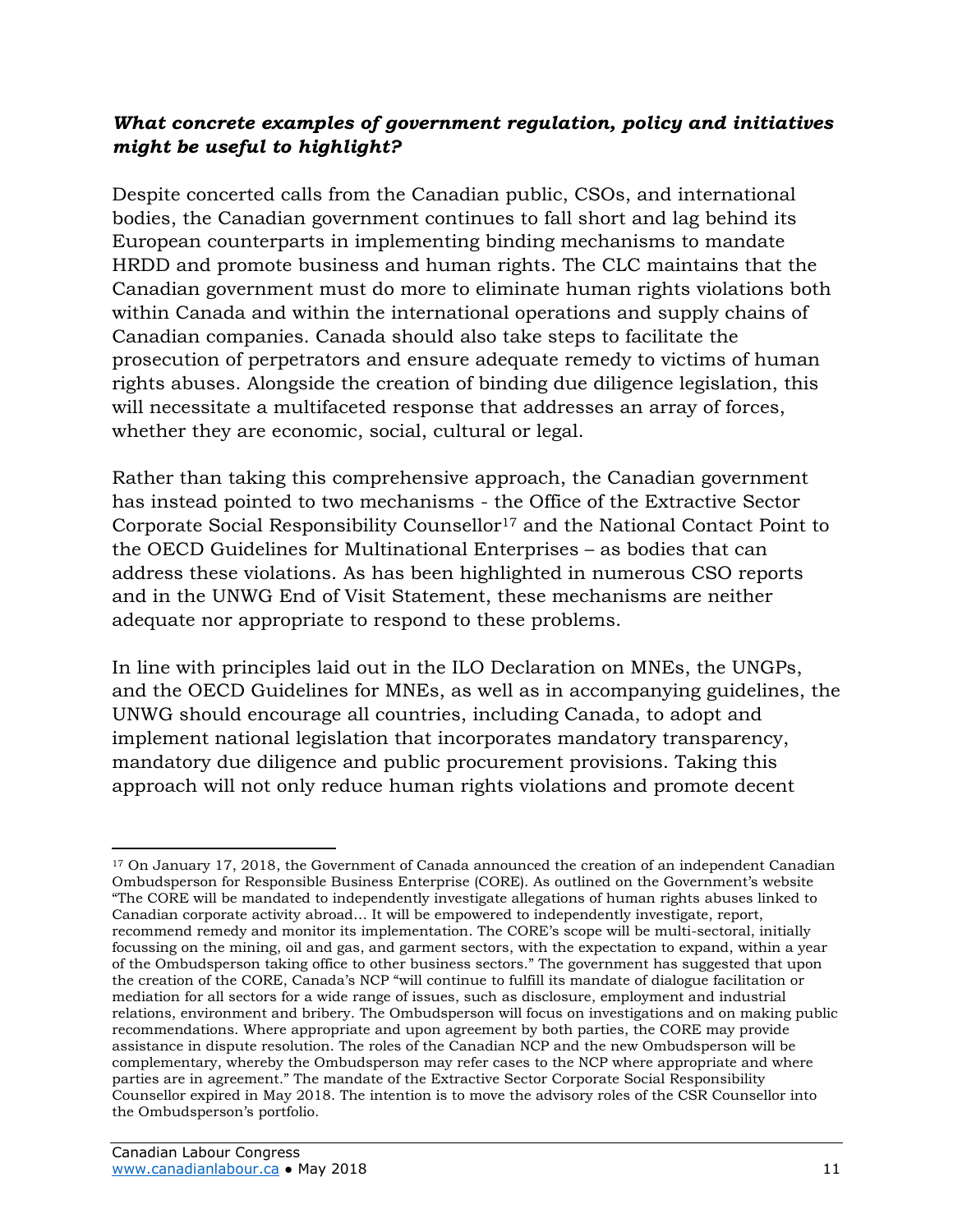work, it will also level the playing field for all businesses, giving them a common and predictable regulatory environment.

Given the global interest and movement on this issue, we are in the fortunate position of being able to draw on international best practices. Legislation being implemented in other jurisdictions, including mandatory transparency, mandatory due diligence, and public procurement, should be analyzed and applied to other national contexts.

The CLC recommends that the UNWG encourage countries, including the Canadian government, to develop and implement human rights legislation that draws on international best practices and includes all three key components: mandatory transparency, mandatory due diligence, and ethical public procurement. As outlined<sup>18</sup> by the International Trade Union Confederation (ITUC), the CLC recommends that the content of such human rights legislation include the following regulatory provisions:

Transparency provisions:

- Disclosure of instances of human and labour rights abuses in operations and supply chains;
- Application to large and medium-sized companies above a certain revenue threshold;
- Have extra-territorial reach;
- Require high-level approval and sign-off and prominent disclosure of the statement on the company's website;
- Require annual statements;
- Provide monitoring and enforcement mechanisms and impose sanctions where appropriate;
- Provide clear official guidance prior to the law taking effect.

Due diligence provisions:

- Refer to the human rights due diligence standards set forth in the ILO Declaration on MNEs, the UNGPs and the OECD Guidelines;
- Require large companies to publish an effective due diligence plan;
- Provide for corporate liability where appropriate;
- Allow individuals, trade unions and NGOs to file complaints in case of company non-compliance;
- Apply mandatory due diligence to companies' activities abroad, sub-contractors and suppliers;

 $\overline{a}$ <sup>18</sup> International Trade Union Confederation. (September 2017) Mandatory Slavery in Company Operation and Supply Chains: Mandatory transparency, mandatory due diligence and public procurement. Retrieved October 2017 from the ITUC website: [https://www.ituc](https://www.ituc-csi.org/IMG/pdf/modern_slavery_in_company_operation_and_supply_chain_final.pdf)[csi.org/IMG/pdf/modern\\_slavery\\_in\\_company\\_operation\\_and\\_supply\\_chain\\_final.pdf](https://www.ituc-csi.org/IMG/pdf/modern_slavery_in_company_operation_and_supply_chain_final.pdf)